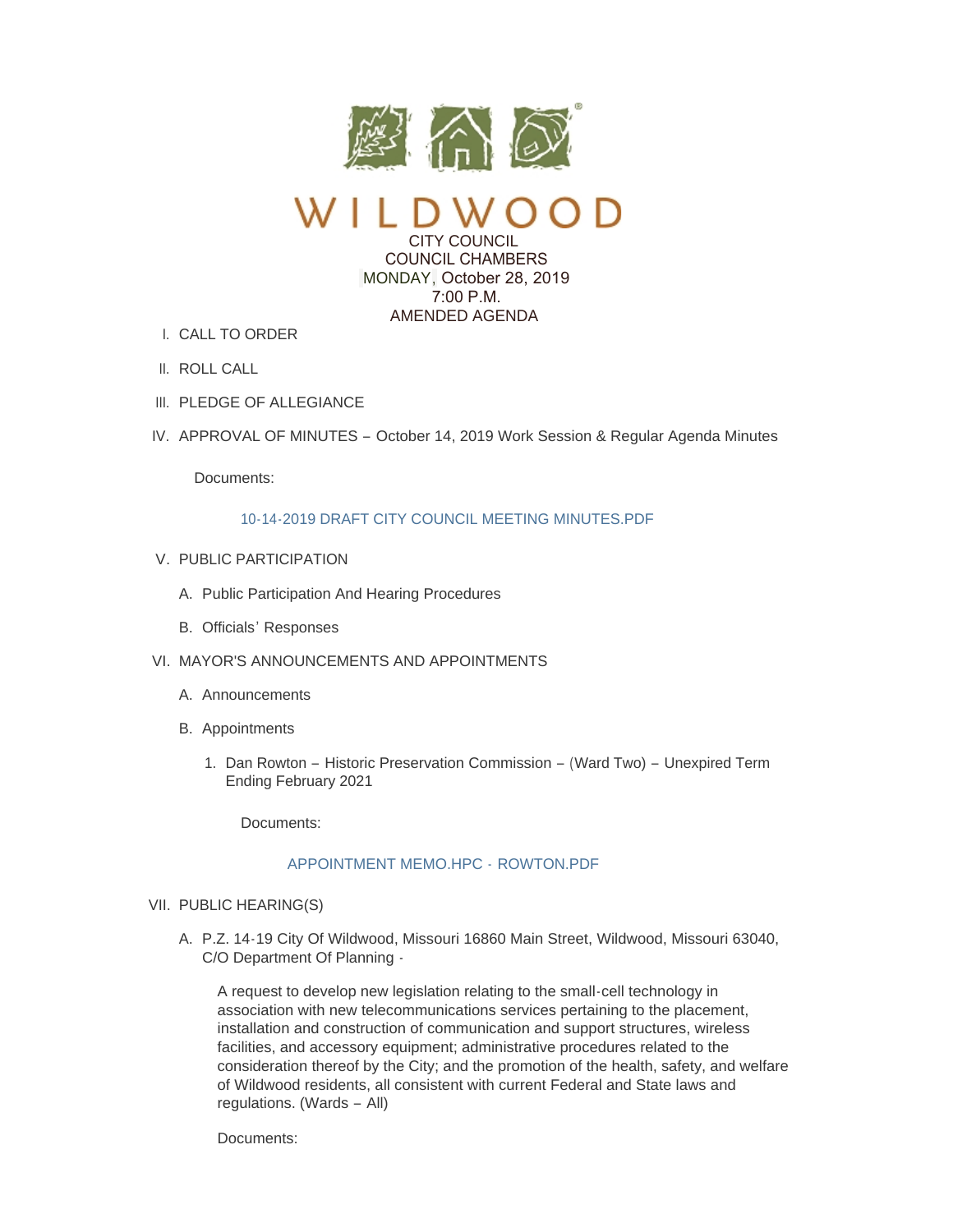### VIII. LEGISLATION

## UNFINISHED BUSINESS A.

BILL #2500 1.

AN ORDINANCE OF THE CITY COUNCIL OF THE CITY OF WILDWOOD APPROVING THE ADJUSTMENT OF CERTAIN COMMON BOUNDARY LINES BETWEEN THREE (3) EXISTING PARCELS OF GROUND, KNOWN AS A TRACT OF LAND IN THE SOUTHEAST QUARTER OF THE NORTHWEST QUARTER OF SECTION 26, TOWNSHIP 45 NORTH, RANGE 3 EAST, CITY OF WILDWOOD, ST. LOUIS COUNTY, MISSOURI, AND, MORE SPECIFICALLY, SITUATED EAST SIDE OF STATE ROUTE 109, SOUTH OF BLUM FARM ROAD, FOR THE PURPOSES OF RECONFIGURING THEIR COMMON BOUNDARY LINES AND ESTABLISHING A DEDICATED INGRESS/EGRESS EASEMENT TO THEM FOR ACCESS PURPOSES (hereafter Blum Farm Boundary Adjustment Plat), THEREBY IN ACCORDANCE WITH THE CITY'S REQUIREMENTS, AS SET FORTH IN ITS SUBDIVISION AND DEVELOPMENT REGULATIONS. *Recommended by the Department of Planning* (Second Reading) (Ward – Three) Direct Budgetary Impact: None Funding Source: None

Documents:

#### [BILL 2500.PDF](https://www.cityofwildwood.com/AgendaCenter/ViewFile/Item/22647?fileID=28092)

BILL #2513 2.

AN ORDINANCE OF THE CITY OF WILDWOOD, MISSOURI, ACCEPTING CERTAIN STREETS WITHIN WILDWOOD TRAIL SUBDIVISION WITHIN THE CITY OF WILDWOOD FOR PUBLIC USE AND MAINTENANCE BY THE CITY. *Recommended by the Administration / Public Works Committee* (Second Reading) (Ward – Eight) Direct Budgetary Impact: Approximately \$2,100 per year Funding Source: Operating/General Fund

Documents:

## [BILL 2513.PDF](https://www.cityofwildwood.com/AgendaCenter/ViewFile/Item/22678?fileID=28109)

BILL #2514 3.

AN ORDINANCE AUTHORIZING THE MAYOR OF THE CITY OF WILDWOOD, MISSOURI, TO EXECUTE A CHANGE ORDER AGREEMENT ON BEHALF OF THE CITY OF WILDWOOD WITH GAMMA TREE SERVICE, LLC, FOR ADDITIONAL TREE PLANTING UNDER THE FY 2019 TREE PLANTING PROJECT WITHIN THE CITY OF WILDWOOD. *Recommended by the Administration / Public Works Committee* (Second Reading) (Wards – One, Five, Seven and Eight)

Direct Budgetary Impact: \$5,468.75 Funding Source: Capital Projects Fund

Documents:

#### [BILL 2514.PDF](https://www.cityofwildwood.com/AgendaCenter/ViewFile/Item/22679?fileID=28110)

BILL #2515 4.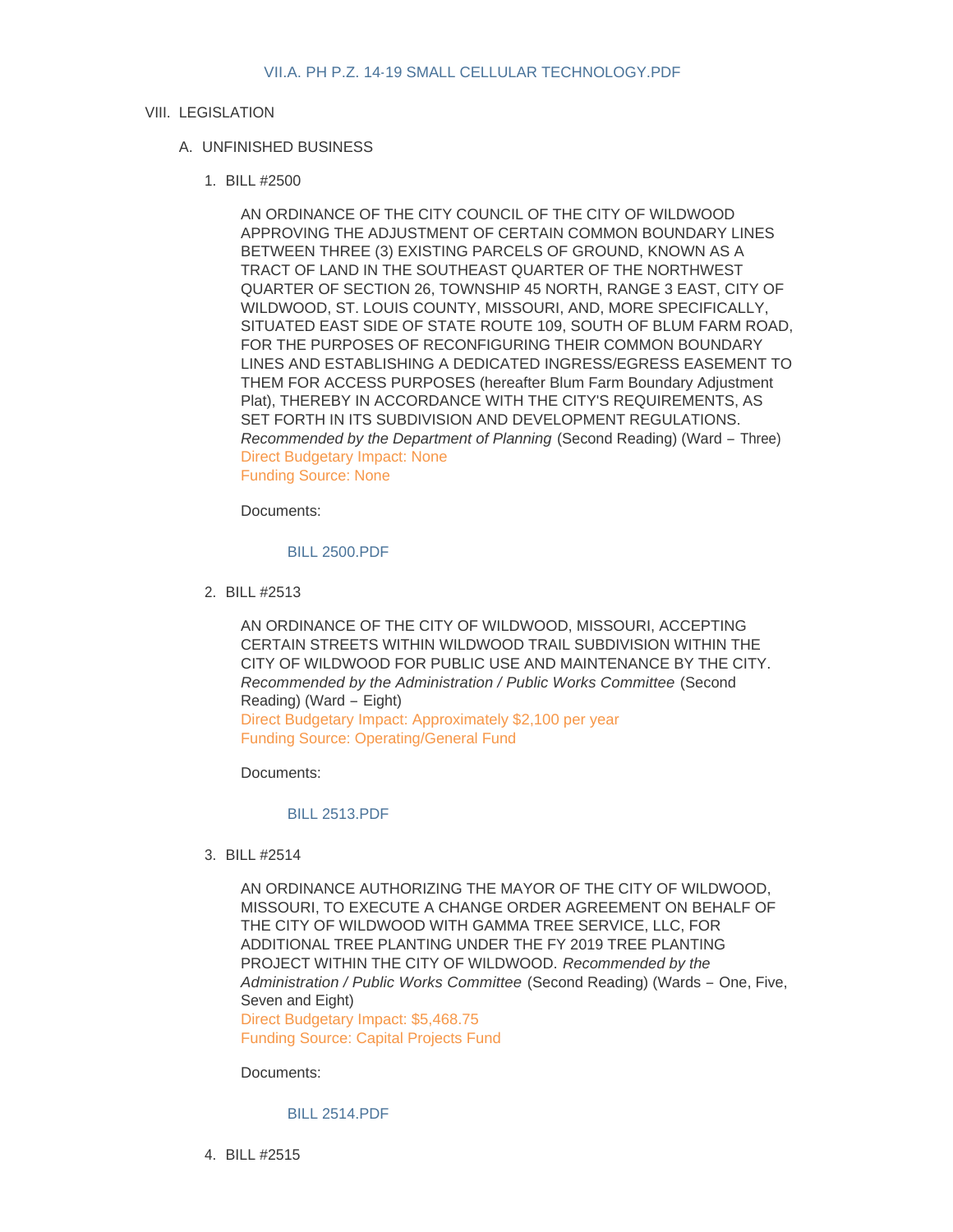AN ORDINANCE OF THE CITY OF WILDWOOD, MISSOURI, AUTHORIZING THE MAYOR TO NEGOTIATE AND EXECUTE A CITY-CONTRACTOR AGREEMENT ON BEHALF OF THE CITY OF WILDWOOD WITH LANDESIGN LLC, FOR THE CONSTRUCTION OF THE ROUTE 100 MEDIAN LANDSCAPING PROJECT AS SHOWN ON THE CONSTRUCTION DRAWINGS AND SPECIFICATIONS. *Recommended by the Administration / Public Works Committee* (Second Reading) (Wards – Four, Five, Seven and Eight) Direct Budgetary Impact: \$52,354 Funding Source: Capital Projects Fund

Documents:

[BILL 2515.PDF](https://www.cityofwildwood.com/AgendaCenter/ViewFile/Item/22680?fileID=28111)

- B. NEW BUSINESS
	- BILL #2510 1.

AN ORDINANCE OF THE CITY OF WILDWOOD, MISSOURI, IMPOSING A TEMPORARY MORATORIUM ON THE DEVELOPMENT OF CERTAIN PROPERTY DURING THE PENDENCY OF A STUDY OF REVIEW OF REGULATIONS AND STANDARDS FOR DEVELOPMENT OF SUCH PROPERTIES; AND OTHER MATTERS RELATING THERETO. *Recommended by the Planning and Zoning Commission* (First Reading) (Ward – Two) Direct Budgetary Impact: None Funding Source: None

Documents:

[BILL 2510.PDF](https://www.cityofwildwood.com/AgendaCenter/ViewFile/Item/22682?fileID=28113)

BILL #2511 2.

AN ORDINANCE APPROVING THE ADJUSTMENT OF CERTAIN COMMON BOUNDARY LINES BETWEEN TWO (2) TRACTS OF LAND, EACH BEING PART OF U.S. SURVEYS 2032 AND 766, IN FRACTIONAL SECTION 14, TOWNSHIP 44 NORTH, RANGE 3 EAST, OF THE FIFTH PRINCIPAL MERIDIAN, CITY OF WILDWOOD, ST. LOUIS COUNTY, MISSOURI AND, MORE SPECIFICALLY, LOCATED ON THE NORTH AND SOUTH SIDES OF WHITSETTS FORK ROAD, WEST OF STATE ROUTE 109, FOR THE PURPOSES OF RECONFIGURING THEM TO ACCOMMODATE THE TRANSFER OF APPROXIMATELY EIGHT (8) ACRES FROM ORIGINAL TRACT B INTO ADJUSTED TRACT A. *Recommended by the Department of Planning* (First Reading) (Ward – Six) Direct Budgetary Impact: None Funding Source: None

Documents:

## [BILL 2511.PDF](https://www.cityofwildwood.com/AgendaCenter/ViewFile/Item/22650?fileID=28094)

BILL #2512 3.

AN ORDINANCE AUTHORIZING THE VACATION OF A MINOR PORTION OF A PRIVATE, NON-EXCLUSIVE, FIFTY (50) FOOT WIDE ROAD, SEWER, AND UTILITY EASEMENT, KNOWN AS FOX CREEK CROSSING DRIVE, WHICH IS SITUATED UPON LOT 10 OF FOX CREEK CROSSING SUBDIVISION [PLAT BOOK 336, PAGES 81-82], BEING LOCATED IN THE SOUTHWEST QUARTER OF SECTION 31, TOWNSHIP 44 NORTH, RANGE 3 EAST, CITY OF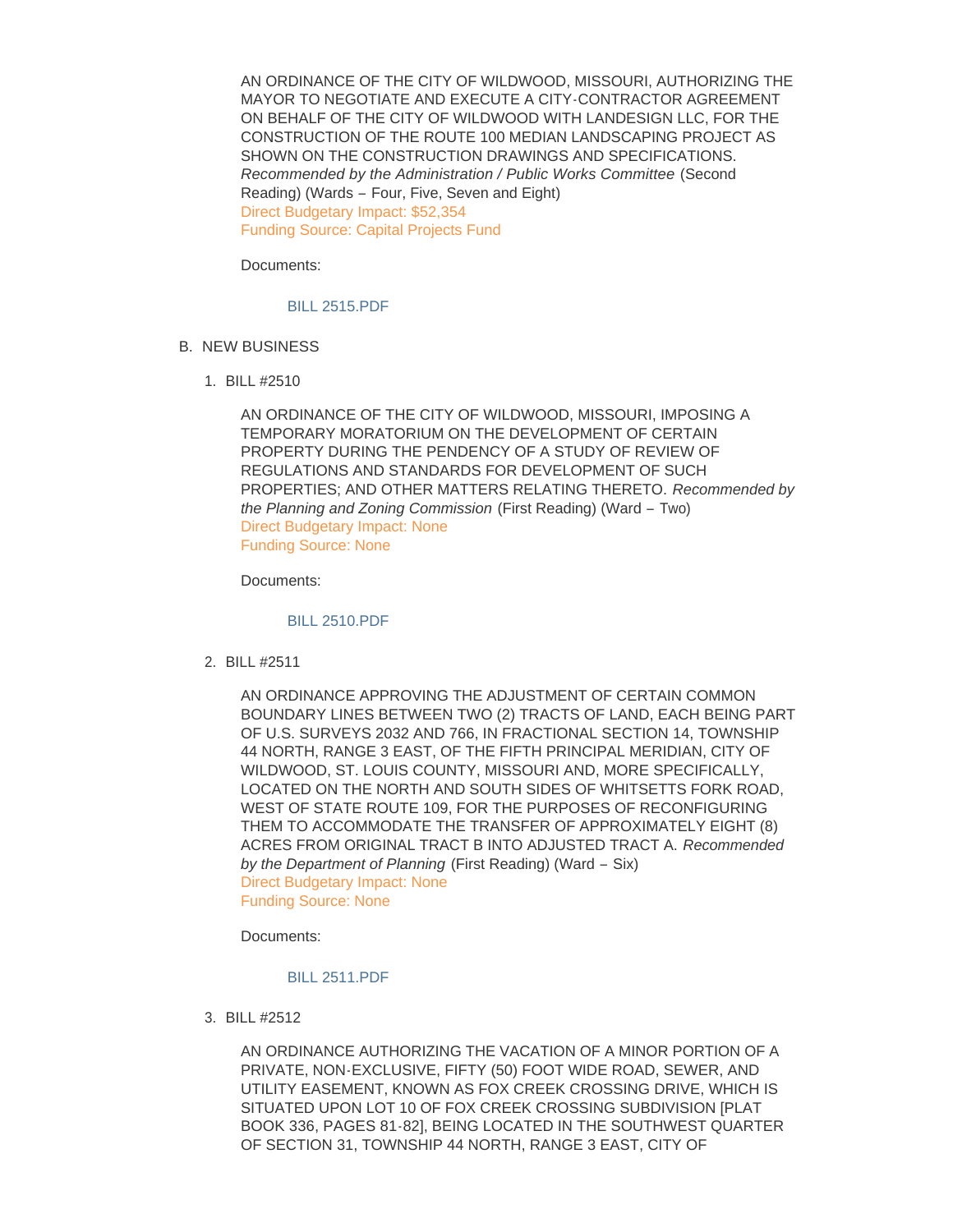WILDWOOD, ST. LOUIS COUNTY, MISSOURI AND, MORE SPECIFICALLY, LOCATED ON THE SOUTH SIDE OF MODEL REALTY ROAD, WEST OF FOX CREEK ROAD, WHILE ALSO ESTABLISHING AN ADDITIONAL DEDICATION AREA, BY EASEMENT WITHIN THE SAME GENERAL VICINITY OF THE PROPERTY, AS DEPICTED UPON THE PLAT, TO SITUATE THE AS-TRAVELED ROADWAY WITHIN A NEWLY-DEDICATED PRIVATE ROAD, SEWER, AND UTILITY EASEMENT FOR USE AND MAINTENANCE PURPOSES. *Recommended by the Department of Planning* (First Reading) (Ward – Six) Direct Budgetary Impact: None Funding Source: None

Documents:

### [BILL 2512.PDF](https://www.cityofwildwood.com/AgendaCenter/ViewFile/Item/22651?fileID=28095)

BILL #2516 4.

AN ORDINANCE BY THE CITY COUNCIL OF THE CITY OF WILDWOOD, MISSOURI APPROVING THE CONSOLIDATION, AND THEN ADJUSTMENT, OF CERTAIN COMMON BOUNDARY LINES BETWEEN THREE (3) EXISTING PARCELS OF GROUND, KNOWN AS LOTS 1 AND 2 OF THE RANCH AT CUNNINGHAM'S CORNER AND THAT PORTION OF LOT 1 OF NGL ESTATES PLAT, ALSO BEING A TRACT OF LAND IN SOUTHEAST ¼ OF THE NORTHWEST ¼ , OF SECTION 32, TOWNSHIP 44 NORTH, RANGE 3 EAST, CITY OF WILDWOOD, ST. LOUIS COUNTY, MISSOURI, AND, MORE SPECIFICALLY, SITUATED ON THE EAST SIDE OF FOX CREEK ROAD, SOUTH OF FOX VIEW LANE, FOR THE PURPOSES OF CONSOLIDATING TWO (2) OF THE THREE (3) LOTS INTO A SINGLE PROPERTY, THEN THEREAFTER ADJUSTING A LIMITED AREA OF ANOTHER INTO IT, WHICH THEN FORMS A 12.29 ACRE AREA, HEREAFTER TO BE KNOWN AS THE 'FOX CREEK LAKE BOUNDARY ADJUSTMENT PLAT. *Recommended by the Department of Planning*  (First Reading) (Ward – Six) Direct Budgetary Impact: None

Funding Source: None

Documents:

#### [BILL 2516.PDF](https://www.cityofwildwood.com/AgendaCenter/ViewFile/Item/22652?fileID=28096)

BILL #2517 5.

AN ORDINANCE BY THE CITY COUNCIL OF THE CITY OF WILDWOOD, MISSOURI AUTHORIZING THE MAYOR OF THE CITY OF WILDWOOD, MISSOURI TO EXECUTE AN AMENDED CONTRACT WITH DEMIEN CONSTRUCTION COMPANY FOR THE CONSTRUCTION AND DEVELOPMENT OF THE DEFINED COMPONENTS IDENTIFIED THEREIN FOR THE WARD FIVE NEIGHBORHOOD PARK, INCLUDING THOSE ITEMS PART OF THE PREVIOUS CONTRACT IN THIS REGARD, ALL BEING CONSISTENT WITH THE BID SPECIFICATIONS, ENGINEERED PLANS, AND CHANGE ORDER PREPARED FOR THIS PARK IMPROVEMENT, WHICH NOW INCLUDE STORMWATER CONTROL ITEMS, WITH SUCH RECOMMENDED BY THE PLANNING AND PARKS COMMITTEE OF THE CITY COUNCIL AT ITS MEETING ON OCTOBER 15, 2019. *Recommended by the Department of Planning and Parks Committee*  (First Reading) (Ward – Five)

Direct Budgetary Impact: \$92,000 Funding Source: Capital Improvement 2019

Documents: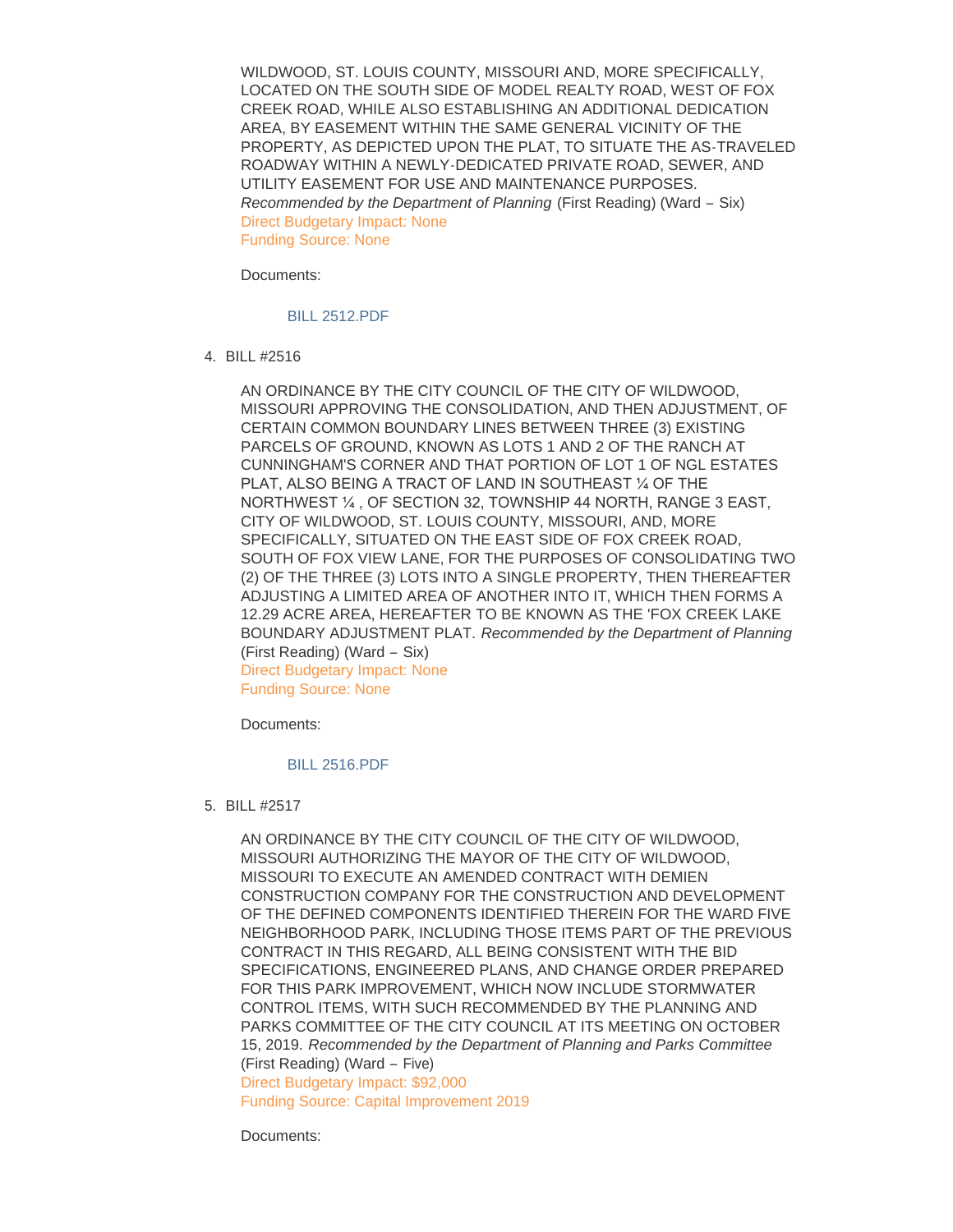### [BILL 2517.PDF](https://www.cityofwildwood.com/AgendaCenter/ViewFile/Item/22653?fileID=28097)

BILL #2518 6.

AN ORDINANCE BY THE CITY COUNCIL OF THE CITY OF WILDWOOD, MISSOURI AUTHORIZING THE MAYOR OF THE CITY OF WILDWOOD, MISSOURI TO ENTER INTO A CONTRACT WITH CTC TECHNOLOGY & ENERGY TO DEVELOP AND MANAGE A REQUEST FOR PROPOSALS (RFP) PROCESS THAT HAS THE GOAL OF ATTRACTING INTERNET SERVICE PROVIDERS (ISP) TO WILDWOOD TO MINIMIZE THE CITY'S BROADBAND SERVICE GAP. *Recommended by the Rural Internet Access Committee* (First Reading) (Wards – All) Direct Budgetary Impact: \$39,600 Funding Source: Capital Improvement 2019

Documents:

[BILL 2518.PDF](https://www.cityofwildwood.com/AgendaCenter/ViewFile/Item/22683?fileID=28114)

- IX. RESOLUTIONS None
- X. MISCELLANEOUS
	- A. Approval Of Expenditures

Documents:

# [EXPENDITURES.PDF](https://www.cityofwildwood.com/AgendaCenter/ViewFile/Item/22681?fileID=28112)

- B. Receive And File Two (2) Items
	- 1. A Request For The On-Going Operation Of An Existing Telecommunications Tower And Facility Authorized By P.Z. 25-97 Sprint Spectrum, L.P. (Marianist Retreat Center); Conditional Use Permit (CUP) In The NU Non-Urban Residence District; East Side Of State Route 109, South Of Old State Road; Under A One (1) Year Renewal Allowed By The Existing Conditions Of This Site-Specific Permit. (Ward – Six)

Documents:

## RECEIVE AND FILE - [P.Z. 25-97 SPRINT SPECTRUM.PDF](https://www.cityofwildwood.com/AgendaCenter/ViewFile/Item/22654?fileID=28098)

2. A Recommendation Of The Department Of Planning To The Planning And Zoning Commission Regarding A Revised Design For The Installation Of Limited Improvements In Belleview Farms Park, Per The Lease Agreement Between Wildwood And St. Louis County; PS Park And Scenic District; An Approximately One Hundred (100) Acre Tract Of Land That Is Located On The Northwest Corner Of St. Paul Road And Hunt Street (St. Louis County Locator Number: 26T210057/Street Address: 1333 Belleview Farm Road); Which Endorses The Relocation And Reduction In Levels Of Parking And Site Disturbance, While Preserving The Viewscape Of The Valley For All Users Of The Facility. (Wards – All)

Documents:

RECEIVE AND FILE - [BELLEVIEW FARMS.PDF](https://www.cityofwildwood.com/AgendaCenter/ViewFile/Item/22655?fileID=28099)